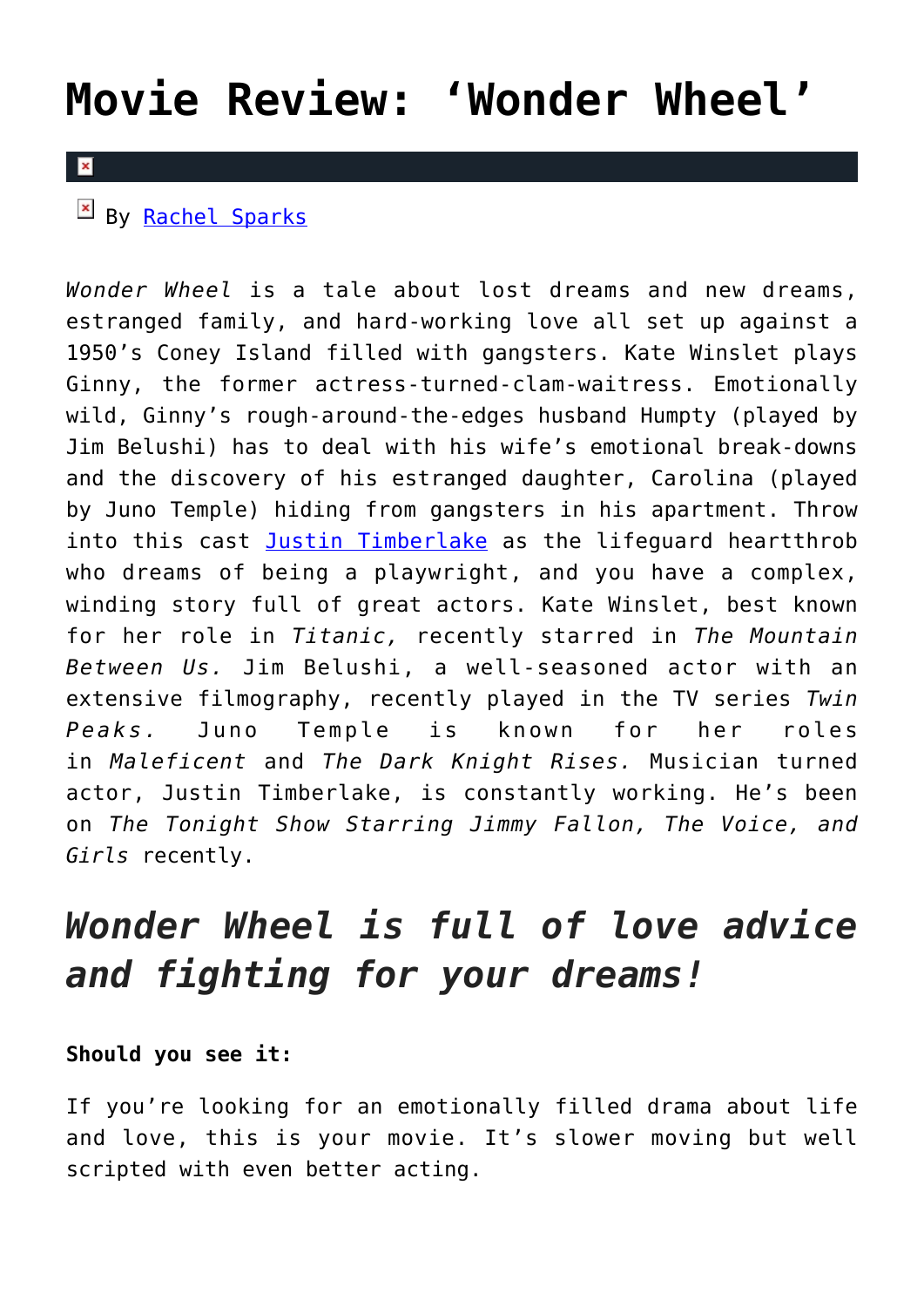### **Who to take:**

This isn't the movie to bring someone to if all they want to see is flashing bombs, fast cars, and intense fight scenes. The plot moves slowly, and there's little physical action. It's PG-13 rating is for brief sexuality and cursing, so if your friends are expecting intensity like *Game of Thrones,* this won't be for them. Take your mom or some girlfriends for a girls' night out!

### **Cupid's Advice:**

*Wonder Wheel* is a movie packed with distant relationships. It's normal for people in long-term relationships to wander away, whether it be with family, like Humpty's estranged daughter, a significant other, or friendship. How can you reconcile distance or time to heal a broken relationship? Here's what Cupid learned about [relationship advice](http://cupidspulse.com/relationship-experts/) from this movie:

**1. Small touches:** Humans are physical beings and we feel more connected with a person when we touch them. Consider handshakes. Do you judge a person based on how they shake your hand? This safe initial contact breaks the walls down that we often have around strangers. It's just as beneficial for people reconnecting to use small touches to help break the ice. You don't have to say something, just hug your best friend or hold your partner's hand.

**Related Link:** [Four Ways to Stay Connected to Your Spouse](http://cupidspulse.com/79708/stay-connected-to-your-spouse/)

**2. Actively listen:** Communication is one of the biggest fails in any relationship. It's very easy to get lost in the stresses of your own day and unintentionally ignore the person you should be listening to. Making a conscious effort to actively listen to what someone is saying is one of the biggest ways to show you care about them, and they will notice.